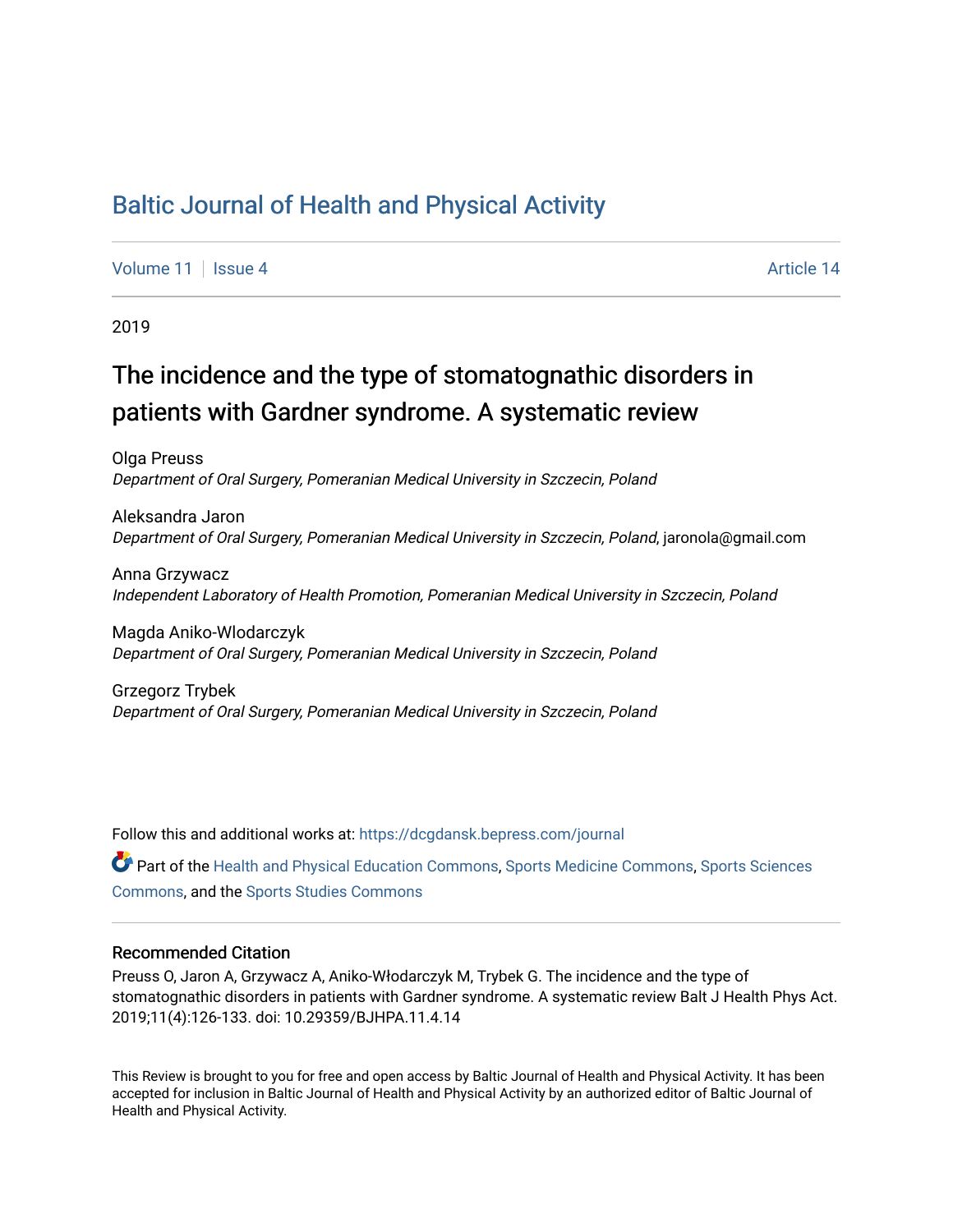# **The incidence and the type of stomatognathic disorders in patients with Gardner syndrome. A systematic review**

#### **Olga Preuss1 ABE , Aleksandra Jaroń1 ADF, Anna Grzywacz2 ADE, Magda Aniko-Włodarczyk1 DF, Grzegorz Trybek1 ABE**

<sup>1</sup> Department of Oral Surgery, Pomeranian Medical University in Szczecin, Poland

2 Independent Laboratory of Health Promotion, Pomeranian Medical University in Szczecin, Poland

| abstract                     |                                                                                                                                                                                                                                                                                                                                |
|------------------------------|--------------------------------------------------------------------------------------------------------------------------------------------------------------------------------------------------------------------------------------------------------------------------------------------------------------------------------|
| <b>Background:</b>           | Diseases of genetic origin are very often associated with oral disorders. One of them is Gardner<br>syndrome (GS) a rare variant of familial adenomatous polyposis (FAP), whose main manifestation is<br>colon cancer. Its most common oral cavity symptoms include osteomas, odontomas and impacted or<br>supernumerary teeth |
| <b>Material and methods:</b> | Medline (PubMed), Medline (Ebsco), Scopus and Google Scholar databases were searched oral<br>manifestations of Gardner Syndrome.                                                                                                                                                                                               |
| <b>Results:</b>              | Thirty-eight articles met inclusion criteria. The most frequently mentioned oral changes included<br>osteomas, impacted teeth, supernumerary teeth and odontomas.                                                                                                                                                              |
| <b>Conclusions:</b>          | This review provides evidence for associating FAP with oral disorders. Dentists can be the first doctor<br>able to diagnose Gardner syndrome and refer patients for systemic treatment. The incidence of changes<br>in the oral cavity is significant and should be considered as an indication of Gardner syndrome.           |
| Key words:                   | Gardner syndrome, oral lesions, cancer.                                                                                                                                                                                                                                                                                        |

#### **article details**

|                               | Article statistics: Word count: 1,992; Tables: 2; Figures: 1; References: 45                                                                                                                                                                                                                                                                                                                                                                                                                                                                                                                                                                                                                                                                                                                                                                                  |  |  |
|-------------------------------|---------------------------------------------------------------------------------------------------------------------------------------------------------------------------------------------------------------------------------------------------------------------------------------------------------------------------------------------------------------------------------------------------------------------------------------------------------------------------------------------------------------------------------------------------------------------------------------------------------------------------------------------------------------------------------------------------------------------------------------------------------------------------------------------------------------------------------------------------------------|--|--|
|                               | Received: November 2019; Accepted: December 2019; Published: December 2019                                                                                                                                                                                                                                                                                                                                                                                                                                                                                                                                                                                                                                                                                                                                                                                    |  |  |
|                               | <b>Full-text PDF:</b> http://www.balticsportscience.com                                                                                                                                                                                                                                                                                                                                                                                                                                                                                                                                                                                                                                                                                                                                                                                                       |  |  |
| Copyright                     | © Gdansk University of Physical Education and Sport, Poland                                                                                                                                                                                                                                                                                                                                                                                                                                                                                                                                                                                                                                                                                                                                                                                                   |  |  |
| Indexation:                   | Celdes, Clarivate Analytics Emerging Sources Citation Index (ESCI), CNKI Scholar (China National Knowledge<br>Infrastructure), CNPIEC, De Gruyter - IBR (International Bibliography of Reviews of Scholarly Literature in<br>the Humanities and Social Sciences), De Gruyter - IBZ (International Bibliography of Periodical Literature<br>in the Humanities and Social Sciences), DOAJ, EBSCO - Central & Eastern European Academic Source, EBSCO<br>- SPORTDiscus, EBSCO Discovery Service, Google Scholar, Index Copernicus, J-Gate, Naviga (Softweco, Primo<br>Central (ExLibris), ProQuest - Family Health, ProQuest - Health & Medical Complete, ProQuest - Illustrata: Health<br>Sciences, ProQuest - Nursing & Allied Health Source, Summon (Serials Solutions/ProQuest, TDOne (TDNet), Ulrich's<br>Periodicals Directory/ulrichsweb, WorldCat (OCLC) |  |  |
| <b>Funding:</b>               | This research received no specific grant from any funding agency in the public, commercial, or not-for-profit sectors                                                                                                                                                                                                                                                                                                                                                                                                                                                                                                                                                                                                                                                                                                                                         |  |  |
| <b>Conflict of interests:</b> | Authors have declared that no competing interest exists.                                                                                                                                                                                                                                                                                                                                                                                                                                                                                                                                                                                                                                                                                                                                                                                                      |  |  |
| <b>Corresponding author:</b>  | Aleksandra Jaroń; Department of Oral Surgery, Pomeranian Medical University in Szczecin; Powstańców<br>Wielkopolskich 72/18, 70-111 Szczecin; e-mail: jaronola@gmail.com                                                                                                                                                                                                                                                                                                                                                                                                                                                                                                                                                                                                                                                                                      |  |  |
|                               | Open Access License: This is an open access article distributed under the terms of the Creative Commons Attribution-Non-commercial 4.0<br>International (http://creativecommons.org/licenses/by-nc/4.0/), which permits use, distribution, and reproduction in<br>any medium, provided the original work is properly cited, the use is non-commercial and is otherwise in compliance<br>with the license.                                                                                                                                                                                                                                                                                                                                                                                                                                                     |  |  |

**A** Study Design **B** Data Collection **C** Statistical Analysis **D** Data Interpretation **E** Manuscript Preparation **F** Literature Search **G** Funds Collection

**Authors' Contribution:**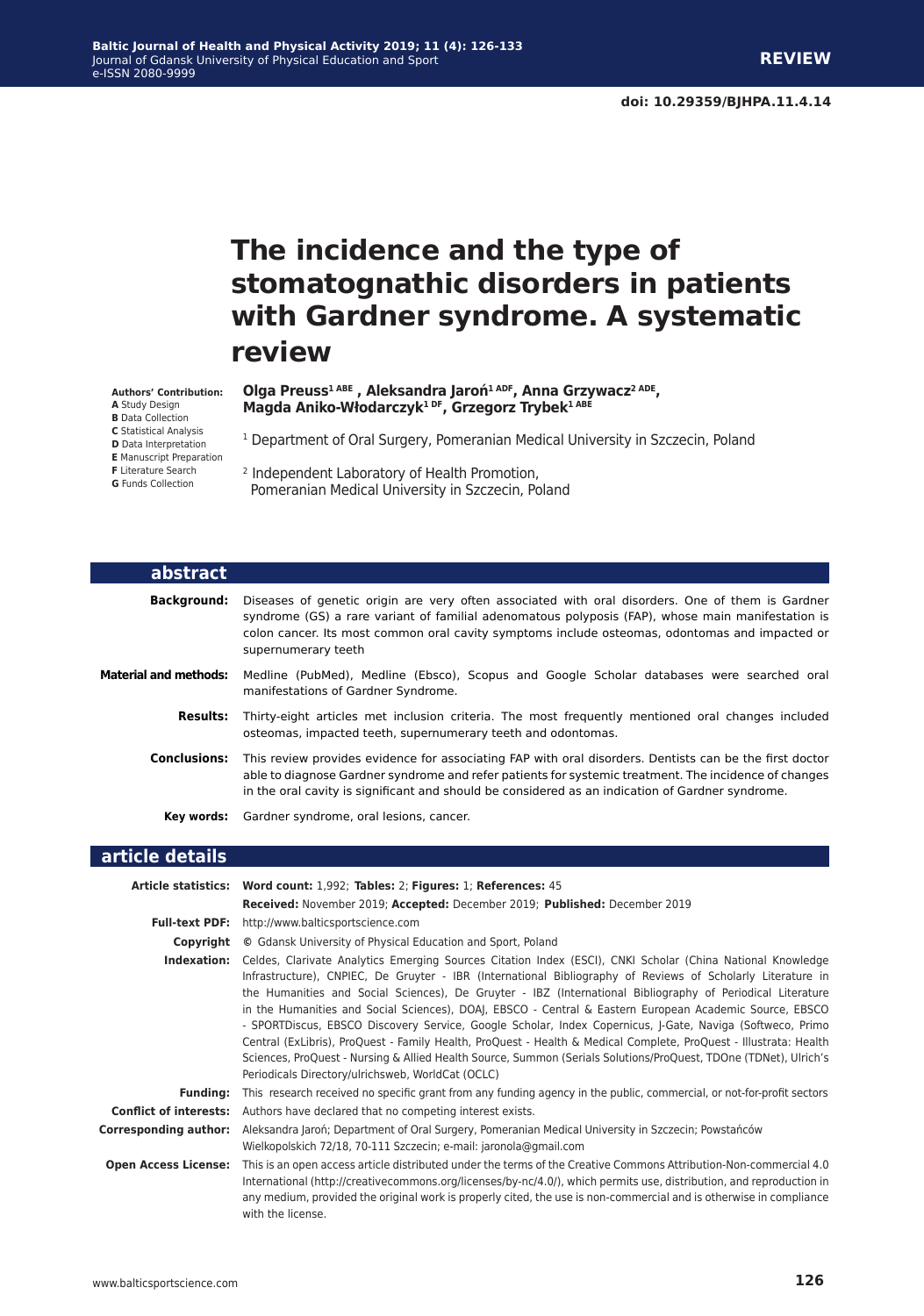## **introduction**

Diseases of genetic origin often manifest themselves as disorders of the stomatognathic system. Syndromes associated with dental disorders include familial adenomatous polyposis (FAP), Gardner syndrome (GS), Peutz–Jeghers syndrome (PJS), Cowden syndrome (CS), and Gorlin-Goltz syndrome (also known as nevoid basal-cell carcinoma syndrome (NBCCS)). Gardner syndrome, discovered by a college teacher of genetics Eldon J. Gardner, is defined as a triad of intestinal polyposis, various soft tissue tumors such as fibromas, lipomas, neurofibromas, and epidermoid cysts, and multiple osteomas, especially of the skull [1].

Gardner Syndrome (GS) is a variant of familial adenomatous poliposis (FAP), caused by the mutation of the APC (adenomatous polioposis coli) gene located on chromosome 5q22.2 (band q21 on chromosome 5) [1]. The APC gene is also known as a tumor suppressor gene. This hereditary syndrome is an autosomal dominant variant of FAP. 20% of patients represent spontaneous mutations with no family history [2].

In 1951, Gardner discovered a significant correlation between the external osseous, cystic tumors and polyposis coli, which was followed by the first description of the syndrome in 1953 [3,4]. Gardner syndrome affects 10%-50% of patients with FAP [5] with a prevalence of 1:8000 to 1:1400 [6,7], and is the most common gene mutation in colorectal cancers [8,9]. The incidence of GS in the general population has been estimated at 1:14,025 live births. Gardner syndrome affects multiple systems [2]. It is accompanied by diarrhea, rectal bleeding, anemia and abdominal pain, caused by the presence of intestinal polyps, with a 100% likelihood of malignant transformation [10].

Malignant transformation of colorectal polyps is characteristic for patients under 40 years of age [5] while other symptoms occur in the second decade of life [4]. Symptoms are usually present by the end of the second decade of life, but they may appear anytime between two months and 70 years. In spite of colorectal cancers, GS is characterized by numerous extra-intestinal lesions like dental abnormalities. Over 30% of patients suffering from Gardner syndrome suffer from dental disorders. Most frequently reported ones include:

- supernumerary teeth
- impacted teeth
- congenitally missing teeth (hypodontia)
- root abnormalities
- dentigerous cysts
- complex and compound odontomas
- taurodontism
- hypercementosis
- osteomas
- epidermoid cysts
- enostoses [1-45].

According to literature, the most common regions affected with supernumerary and impacted teeth are the incisor and premolar regions. Supernumerary teeth have a different shape: e.g. they are tubercular or peg–shaped. The localization of odontomas is similar to tooth abnormalities and the most common odontomas are compound. Osteomas cause expansion of the jaw bones and very often can be palpable through oral mucosa or the skin or even clinically visible. They are usually asymptomatic, very often cause disfigurement, asymmetry, and limited or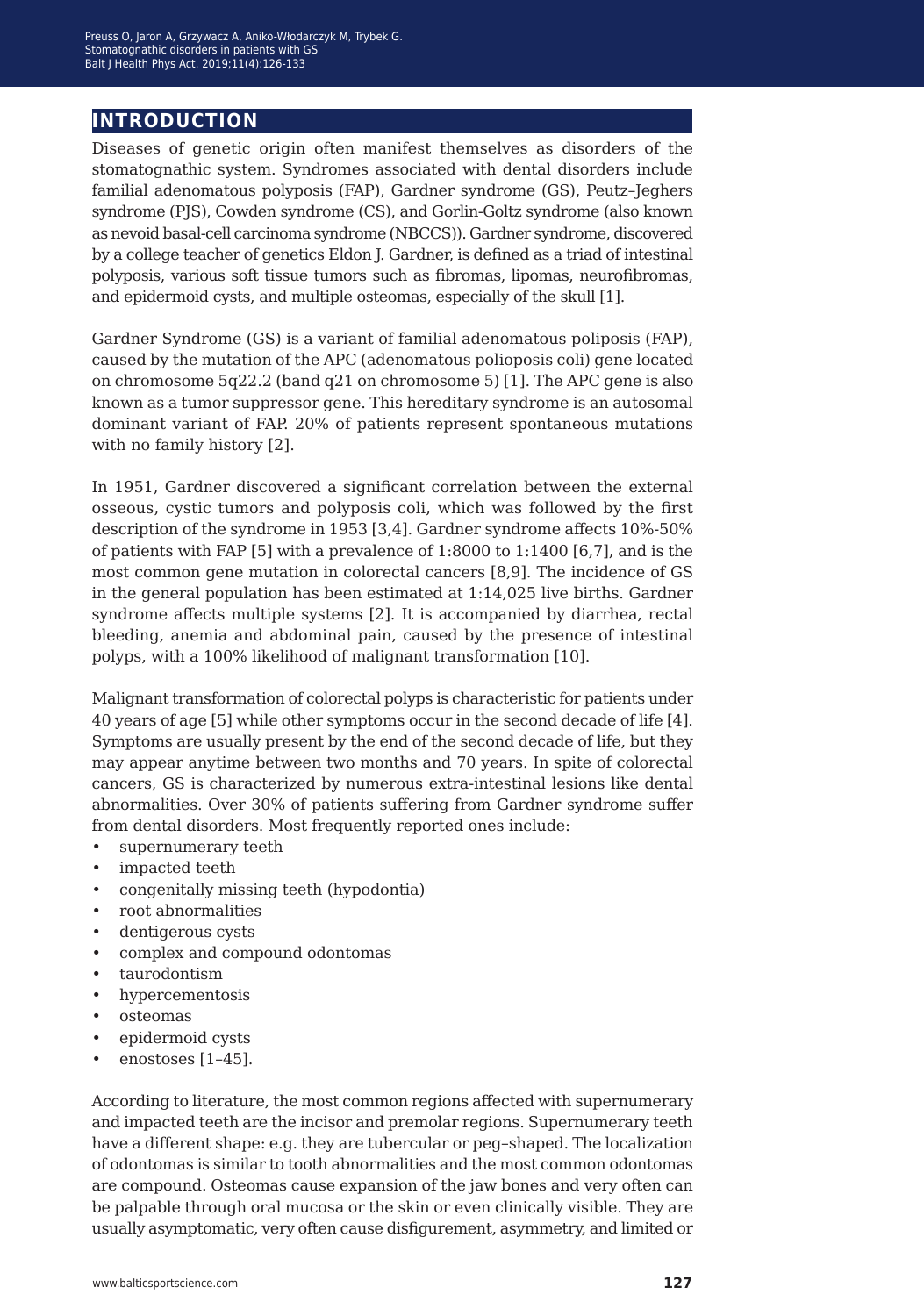or decreased function. Osteomas are most commonly found in the skull, mandible, facial bones and paranasal sinuses [10].

Treatment of patients with Gardner syndrome should be conducted in consultation with orthodontists. Osteomas should be surgically removed, but impacted asymptomatic teeth can be left without surgical treatment [12]. Gardner syndrome can be initially diagnosed by a dentist; early diagnosis should be important and play an essential role. The most important for diagnosis is the triad of signs: intestinal polyposis, bony tumors, and soft-tissue lesions [3]. The aim of this study was to review dental disorders are associated with GS. To diagnose GS, panoramic radiography should be used for the early detection, but this examination also has its limitations. In case of doubts during diagnosis, cone beam computed tomography (CBCT) should be performed.

The aim of this study was to determine the prevalence of oral lesions associated with Gardner syndrome based on the available literature.

## **material and method**

The selecting and screening process is shown in Fig. 1.



Fig. 1. Screening process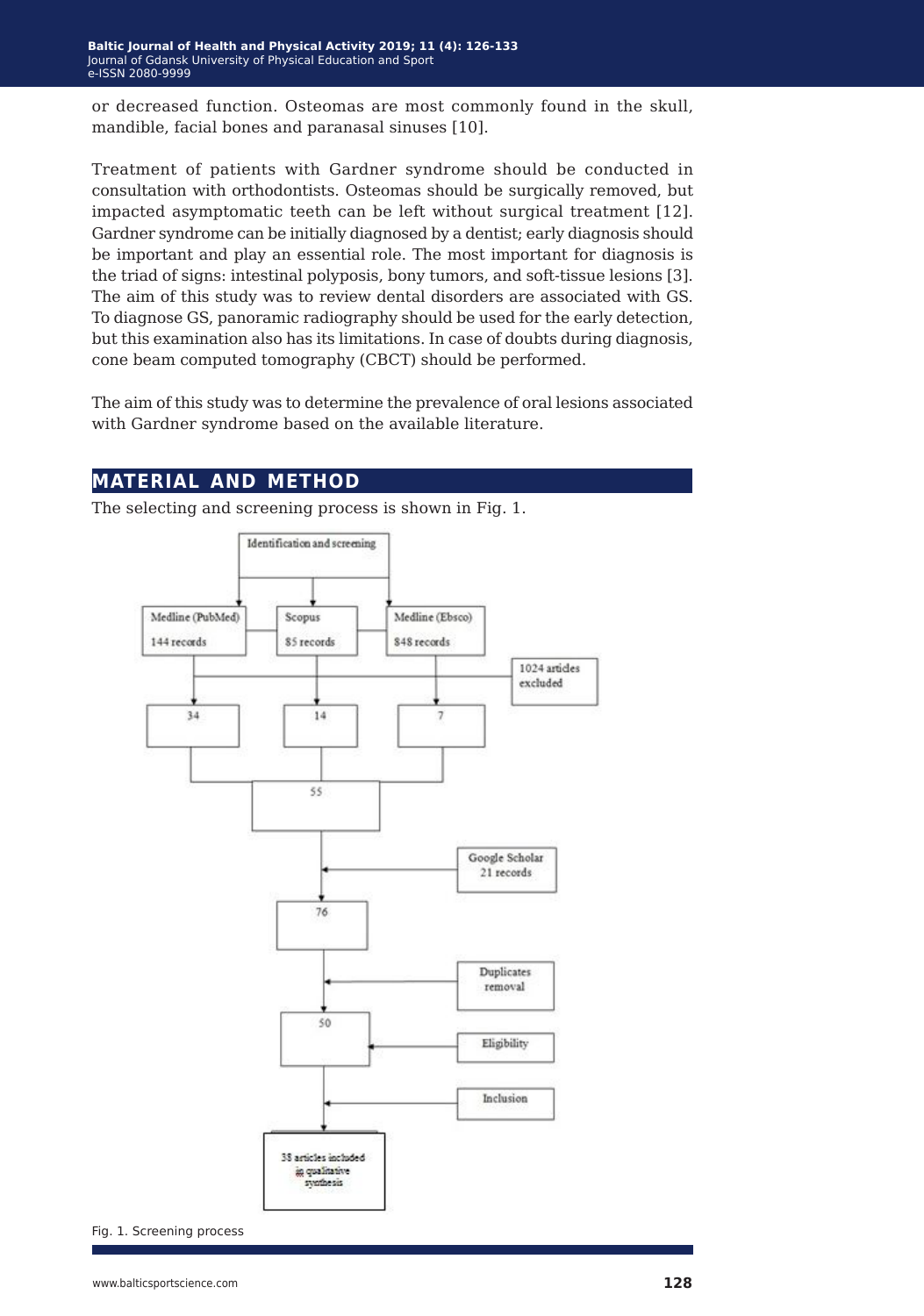Medline (Ebsco), Scopus, Google Scholar and Medline (PubMed) databases were searched using the equation: ("gardner syndrome"[MeSH Terms] OR ("gardner"[All Fields] AND "syndrome"[All Fields]) OR "gardner syndrome"[All Fields]) AND ("mouth"[MeSH Terms] OR "mouth"[All Fields] OR "oral"[All Fields]). A total number of 1077 results were selected. Inspection of the abstracts was performed by two independent researchers. Articles which were not written in English and lacked information about oral lesions were excluded from the study. Forty-seven articles were finally selected from the databases for this study.

## **results**

A total number of 38 articles were selected for this study. Because of the infrequency of Gardner Syndrome, there were no systematic reviews or clinical trials associated with GS. This was the reason behind only including case reports in the study. The results of qualitative synthesis are shown in Table 1 and Table 2. The first table includes tooth disorders, root abnormalities, ostemomas, enostoses, hamartomic lesions – odontomas. Table 2 consists of types of odontogenic tumors which are associated with Gardner syndrome.

The case studies involved 56 patients. The majority of changes connected with Gardner Syndrome were osteomas, found in 37 cases. The prevalence was similar in both the maxilla and mandible. Tooth impaction was found in 31 patients. The average age of the patients was 29.4 years. The patient with the highest number of impacted teeth [13] was a 37 year old man. Gardner syndrome can also be associated with lesions localized around the jaw bones. The most often mentioned lesion in literature was a unicystic ameloblastoma, which occurred in three patients (Table 2).

| Disorder                    | Region/tooth number                                                                                                                                                                                                                                                                                               | Age/sex                                                                                                                             | Methods                                                                                                                                                    | References                                                        |
|-----------------------------|-------------------------------------------------------------------------------------------------------------------------------------------------------------------------------------------------------------------------------------------------------------------------------------------------------------------|-------------------------------------------------------------------------------------------------------------------------------------|------------------------------------------------------------------------------------------------------------------------------------------------------------|-------------------------------------------------------------------|
| Odontoma                    | 1) 11<br>2) Reg. 33 and 45<br>3) Reg. 44<br>4) Multiple<br>5) Reg. 15<br>6) Multiple<br>7) Maxilla<br>8) Multiple<br>9) Maxilla<br>10) Reg. 22<br>11) Mandible<br>12) Multiple                                                                                                                                    | 37/male<br>19/male<br>25/female<br>33/female<br>22/female<br>24/female<br>25/female<br>30/male<br>17/female<br>19/male<br>31/female | <b>OPG</b><br><b>OPG</b><br><b>OPG</b><br><b>OPG</b><br>OPG,CT<br>OPG,CBCT<br>OPG/CBCT<br><b>OPG</b><br>OPG/CBCT<br><b>OPG</b><br><b>OPG</b><br><b>OPG</b> | 3<br>16<br>18<br>21<br>2<br>10<br>10<br>22<br>15<br>8<br>23<br>18 |
| Super-<br>numerary<br>teeth | 1) 11,15,23<br>2) 29<br>3) 24,19<br>4) 15,23,29,45<br>5) 11<br>6) 22<br>7)36<br>8) 45, 33, 35                                                                                                                                                                                                                     | 52/male<br>37/male<br>37/male<br>22/male<br>9/female<br>17/female<br>31/female<br>12/female                                         | OPG, CT<br><b>OPG</b><br><b>OPG</b><br><b>OPG</b><br><b>OPG</b><br><b>OPG</b><br>OPG.CBCT<br><b>OPG</b>                                                    | 14<br>16<br>17<br>4<br>18<br>19<br>20<br>21                       |
| Impacted<br>teeth           | 1) 11, 15, 23, 34, 35, 45<br>$2)$ 43,13<br>3) 18,28,38,48,33,34<br>4) 13,23,38,32<br>5)13<br>6) 13, 15, 18, 23, 33, 34, 35, 3, 44, 45, 48<br>7) 11, 12, 13, 33, 21, 22, 45, 27, 29<br>8) 15, 14, 25, 35, 34, 44, 45<br>9) 15, 14, 23, 43, 44<br>10) 18, 14, 15, 11, 21, 24, 25, 35, 34, 33,<br>43,44,45<br>11) 18 | 52 /male<br>47/male<br>17/male<br>44/male<br>55/male<br>46male<br>37/male<br>19/male<br>19/male<br>37/male<br>7/male                | OPG.CT<br>OPG<br><b>OPG</b><br><b>OPG</b><br><b>OPG</b><br>OPG, CBCT<br><b>OPG</b><br><b>OPG</b><br><b>OPG</b><br><b>OPG</b><br><b>OPG</b>                 | 14<br>16<br>17<br>25<br>26<br>13<br>15<br>6<br>21<br>17<br>27     |

Table 1. Lesions associated with Gardner syndrome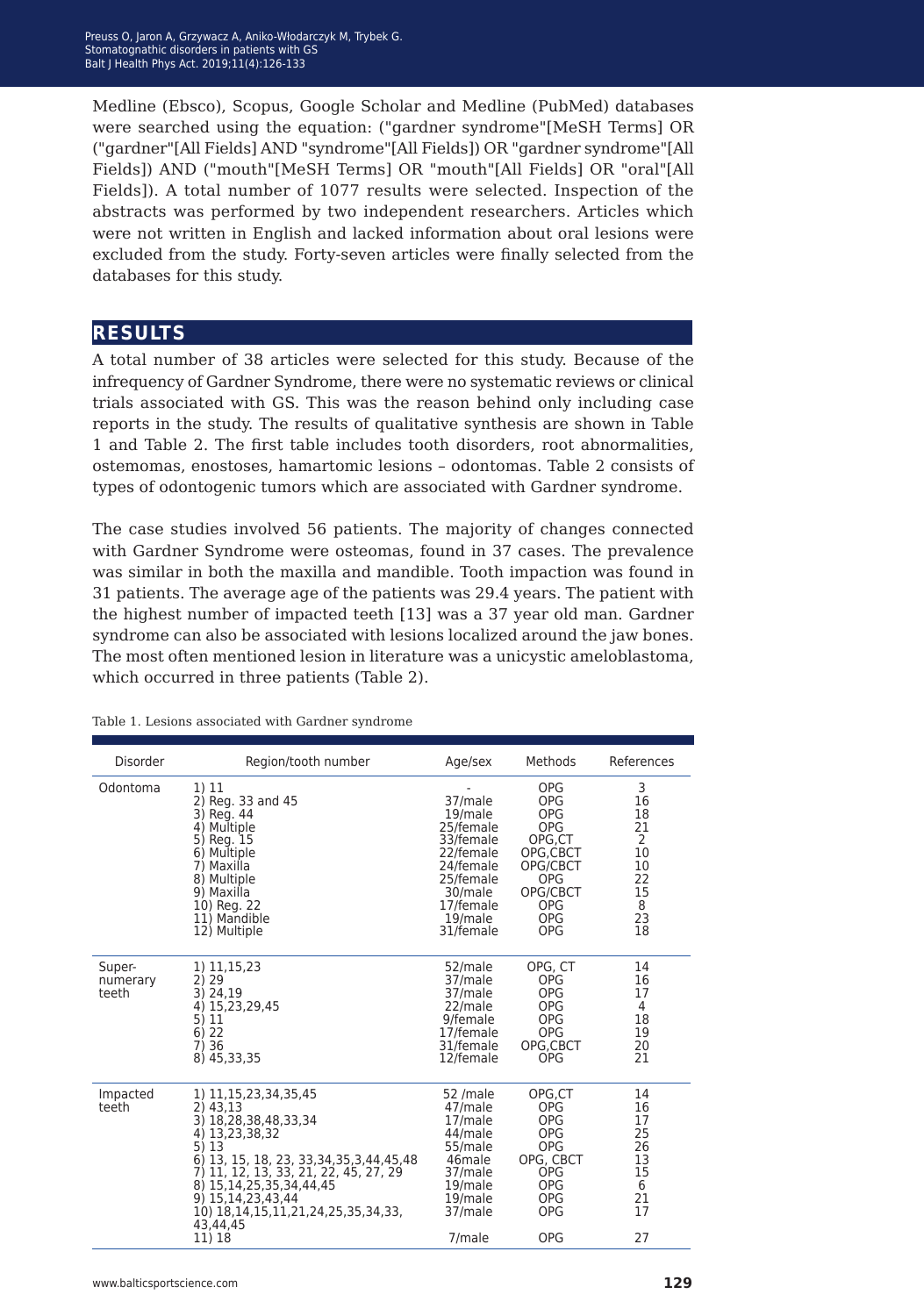#### Table 1 – continued

| Disorder              | Region/tooth number                                                                                                                                                                                                                                                                                                                                                                                                 | Age/sex                                                                                                                                                                         | Methods                                                                                                                           | References                                                                             |
|-----------------------|---------------------------------------------------------------------------------------------------------------------------------------------------------------------------------------------------------------------------------------------------------------------------------------------------------------------------------------------------------------------------------------------------------------------|---------------------------------------------------------------------------------------------------------------------------------------------------------------------------------|-----------------------------------------------------------------------------------------------------------------------------------|----------------------------------------------------------------------------------------|
| Impacted<br>teeth     | 12) 15,23,45<br>13) 15,23,25,34,45<br>14) 23, 24, 25, 33, 34, 35, 44<br>15) 23,33<br>16) 18, 15, 14, 13, 21, 22, 23, 24, 28, 35,<br>33,32                                                                                                                                                                                                                                                                           | 22/male<br>25/female<br>33/female<br>24/female<br>23/female                                                                                                                     | OPG<br>OPG<br>OPG<br>OPG,CBCT<br>OPG,CBCT                                                                                         | 4<br>22<br>2<br>10<br>10                                                               |
|                       | 17) 13,25,45<br>18) 13,21,25<br>19) 13,23,43<br>20) 25,35,34,36,37,38<br>21) 33,38<br>22) 14, 15, 24, 25, 34, 35, 33 43, 44, 45<br>23) 13,23,14,15,24,25,45 44,43,35,34<br>24) 44<br>25) 13,43<br>26) 33,45<br>27) 21,23<br>28) 15,23,34,45<br>29) 13,33<br>30) 11,12,21,22,32,42,43<br>31) 13,21,22,33                                                                                                             | 22/female<br>21/female<br>22/male<br>38/female<br>25/female<br>21/male<br>24/female<br>10/male<br>28/male<br>12/female<br>25/female<br>45/male<br>30/male<br>15/male<br>66/male | OPG,CBCT<br>OPG,CBCT<br>OPG,CT<br>OPG<br>OPG<br>OPG<br>OPG<br>OPG<br>OPG<br>OPG<br>OPG<br>OPG<br>OPG,CBCT<br>OPG/CBCT<br>OPG,CBCT | 10<br>10<br>28<br>29<br>22<br>30<br>30<br>18<br>31<br>20<br>32<br>33<br>15<br>34<br>34 |
| Root<br>abnormalities | 1) 46.47 resorption<br>2) Taurodontism: 36,37,46,47,48                                                                                                                                                                                                                                                                                                                                                              | 52 /male<br>45/male                                                                                                                                                             | OPG,CT<br>OPG                                                                                                                     | 14<br>6                                                                                |
| Osteomas              | 1) 11,38 reg.<br>2) Multiple<br>3) Multiple: maxilla and mandible<br>4) Mandible<br>5) Condyle<br>6) Angle, ramus and at the inferior                                                                                                                                                                                                                                                                               | 20/male<br>47/male<br>17/male<br>16/male<br>20/male                                                                                                                             | OPG<br>OPG, CT<br>OPG<br>OPG<br>OPG<br>OPG                                                                                        | 3<br>5<br>5<br>5<br>35<br>36                                                           |
|                       | border of the mandible.<br>7) Multiple: maxilla and mandible<br>8) Multiple: mandible and condyle<br>9) Maxilla and angle of mandible<br>10) Angle of mandible<br>11) Mandible<br>12) Angle of mandible<br>13) Mandible<br>14) Maxilla and mandible, condyle<br>15) Mandible<br>16) Mandible<br>17) Maxilla<br>18) Mandible and maxilla<br>19) Angle of mandible and region of<br>apices of mandibular right molars | 55/male<br>46/male<br>20/male<br>37/male<br>19/male<br>19/male<br>64/female<br>37/male<br>7/male<br>22/male<br>66/female<br>33/female<br>29/male                                | OPG<br>OPG,CT<br>OPG,CT<br>OPG<br>OPG, CT<br>OPG<br>OPG<br>OPG,CT<br>OPG.<br>OPG,CT<br>OPG.<br>OPG,CT<br>OPG                      | 26<br>13<br>13<br>15<br>37<br>20<br>38<br>17<br>27<br>4<br>39<br>$\frac{2}{7}$         |
|                       | 20) Angle and body of mandible,<br>anterior part of maxilla                                                                                                                                                                                                                                                                                                                                                         | 24/female                                                                                                                                                                       | OPG,CBCT                                                                                                                          | 10                                                                                     |
|                       | 21) Angle and body of mandible,<br>anterior part of maxilla<br>22) Angle of mandible, maxilla<br>23) Angle of mandible, maxilla<br>24) Anterior region of mandible<br>25) Multiple - body, ramus of                                                                                                                                                                                                                 | 23/female<br>22/female<br>21/female<br>22/male<br>38/female                                                                                                                     | OPG,CBCT<br>OPG, CBCT<br>OPG, CBCT<br>OPG,CBCT<br>OPG                                                                             | 10<br>10<br>10<br>27<br>29                                                             |
|                       | mandible<br>26) Body and angle of mandible<br>27) Anterior region, ramus, angle of                                                                                                                                                                                                                                                                                                                                  | 25/female<br>21/male                                                                                                                                                            | OPG.<br>OPG                                                                                                                       | 23<br>15                                                                               |
|                       | mandible<br>28) Maxilla<br>29) Mandible<br>30) Mandible body<br>31) Corpus of maxilla, angle of<br>mandible                                                                                                                                                                                                                                                                                                         | 24/female<br>10/male<br>31/female<br>27/male                                                                                                                                    | <b>OPG</b><br>OPG<br>OPG, CBCT<br>OPG,CT                                                                                          | 30<br>18<br>19<br>40                                                                   |
|                       | 32) Body of mandible<br>33) Body of mandible<br>34) Maxilla and mandible<br>35) Maxilla<br>36) Multiple: maxilla, mandible<br>37) Multiple: maxilla, mandible                                                                                                                                                                                                                                                       | 28/male<br>25/female<br>45/male<br>30/male<br>26/male<br>66/female                                                                                                              | OPG<br>OPG<br>OPG<br>OPG,CBCT<br>OPG,CBCT<br>OPG,CBCT                                                                             | 31<br>32<br>33<br>23<br>41<br>34                                                       |
| Enostoses             | 1) Maxilla and mandible<br>2) Mandible                                                                                                                                                                                                                                                                                                                                                                              | 52/male<br>10/male                                                                                                                                                              | OPG,CT<br>OPG                                                                                                                     | 14<br>18                                                                               |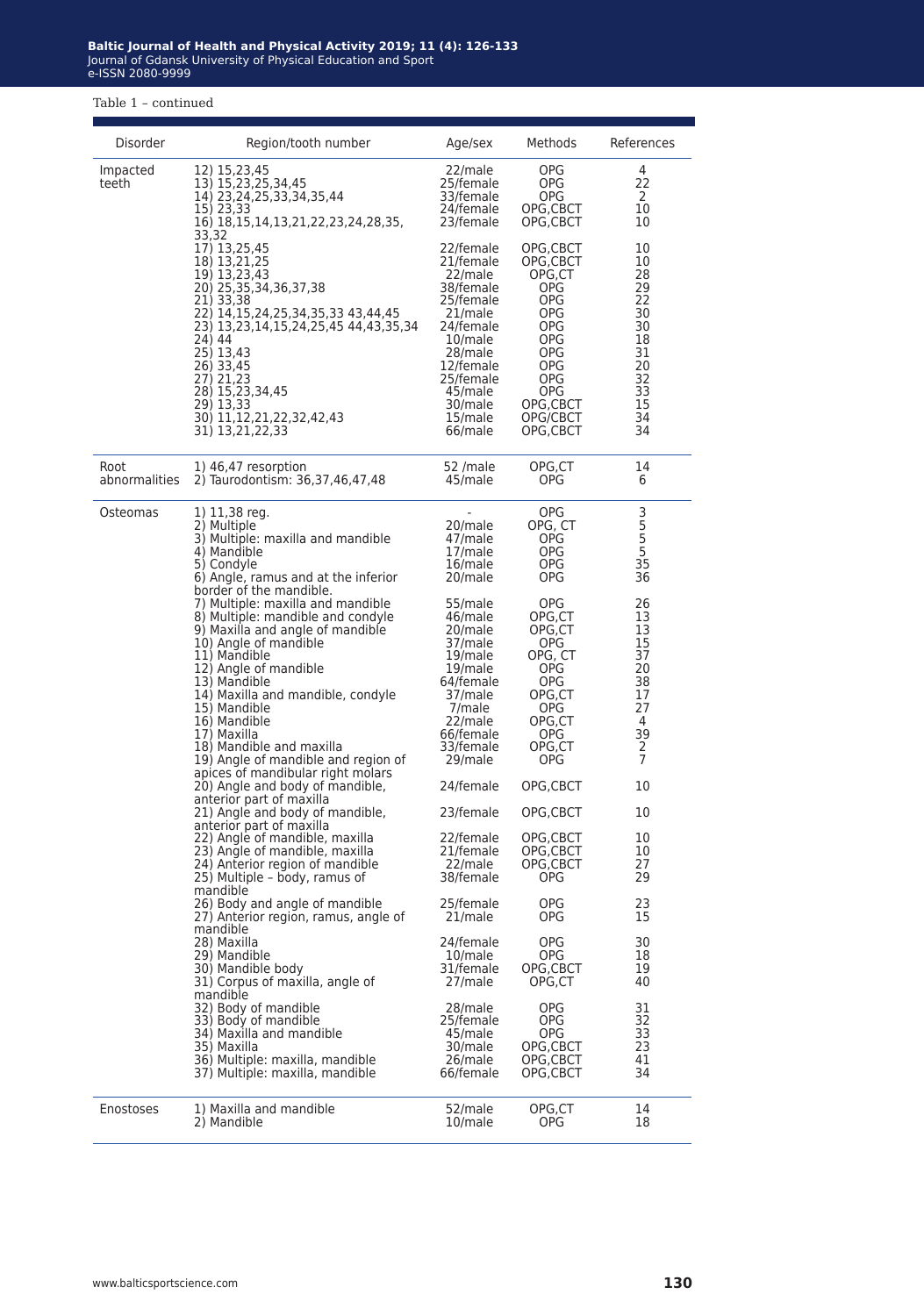#### Table 2. Odontogenic tumours associated with Gardner syndrome

| Histopathologic diagnosis               | Age/sex                                  | Methods                       | References/<br>authors |
|-----------------------------------------|------------------------------------------|-------------------------------|------------------------|
| KCOT (keratocystic odontogenic tumour)  | 62/male                                  | OPG, HP                       | 11                     |
| OOC (orthokeratinized odontogenic cyst) | 62/male                                  | OPG.HP                        | 11                     |
| Ghost cell tumour                       | 1) 62/male<br>2) 37/male                 | OPG, HP<br>OPG, HP            | 11<br>15               |
| Unicystic ameloblastoma                 | 1) 19/male<br>2) 14/male<br>3) 15/female | OPG, HP<br>OPG, HP<br>OPG, HP | 18<br>19<br>27         |
| Ameloblastic carcinoma                  | 37/male                                  | OPG, HP                       | 15                     |
| Dentigerous cyst                        | 30/male                                  | OPG.CBCT                      | 45                     |

### **discussion**

The APC gene is known as a regulator of epithelial behavior and tissue architecture [9]. It is also a tumor-supressor gene which degrades beta-catenin and inhibits its nuclear localization [8]. In the case of a lack of the suppressor gene, the beta-catenin-Wnt signaling is incorrectly and permanently activated. APC gene mutation is associated with colon cancer and familial adematous poliposis (FAP). Malignant changes of adenomas localized in the colon have a 100% potential rate. The age at which colon cancer occurs is 20–40 years [7]. Nearly 50% patients with this mutation has oral disorders such as osteomas, impacted and supernumerary teeth, which is called Gardner Syndrome.

Oral examination and dental treatment for patients with Gardner syndrome are very important elements of therapy. Sometimes diagnosis of the disease can be performed solely on the basis of dental abnormalities. Because of the 100% potential of colon cancer in patients with GS, dental examination in every patient should be conducted with accurate precision [3, 11, 14]. The most important and easiest part of this examination is radiography, with the orthopantomogram recommended as a routine diagnostic tool. Extending the diagnosis with a pantomographic picture should take place in case of any doubts about the condition of the patient's teeth. Importantly, the dentist can be the first person to recognize this syndrome, implement additional blood examinations and refer the patient to a general practitioner.

In literature there were only a few reports of Gardner Syndrome. The most common dental abnormalities associated with this syndrome are impacted teeth and osteomas. The high frequency of occurrence is also characterized by the presence of supernumerary teeth in the upper canine region. Dentigerous cysts, which are mentioned as a common disorder associated with Gardner syndrome, was found in only one case [15]. An infrequent change in the jaw were supernumerary teeth, which are also mentioned in literature as Gardner Syndrome pathognomonic [4, 14, 16–20]. Only in two cases were root abnormalities found. One of the patients had taurodontism and another root resorption. Both patients were male and were of similar age. We can therefore assume that root changes are not a common disorder in GS [6, 14].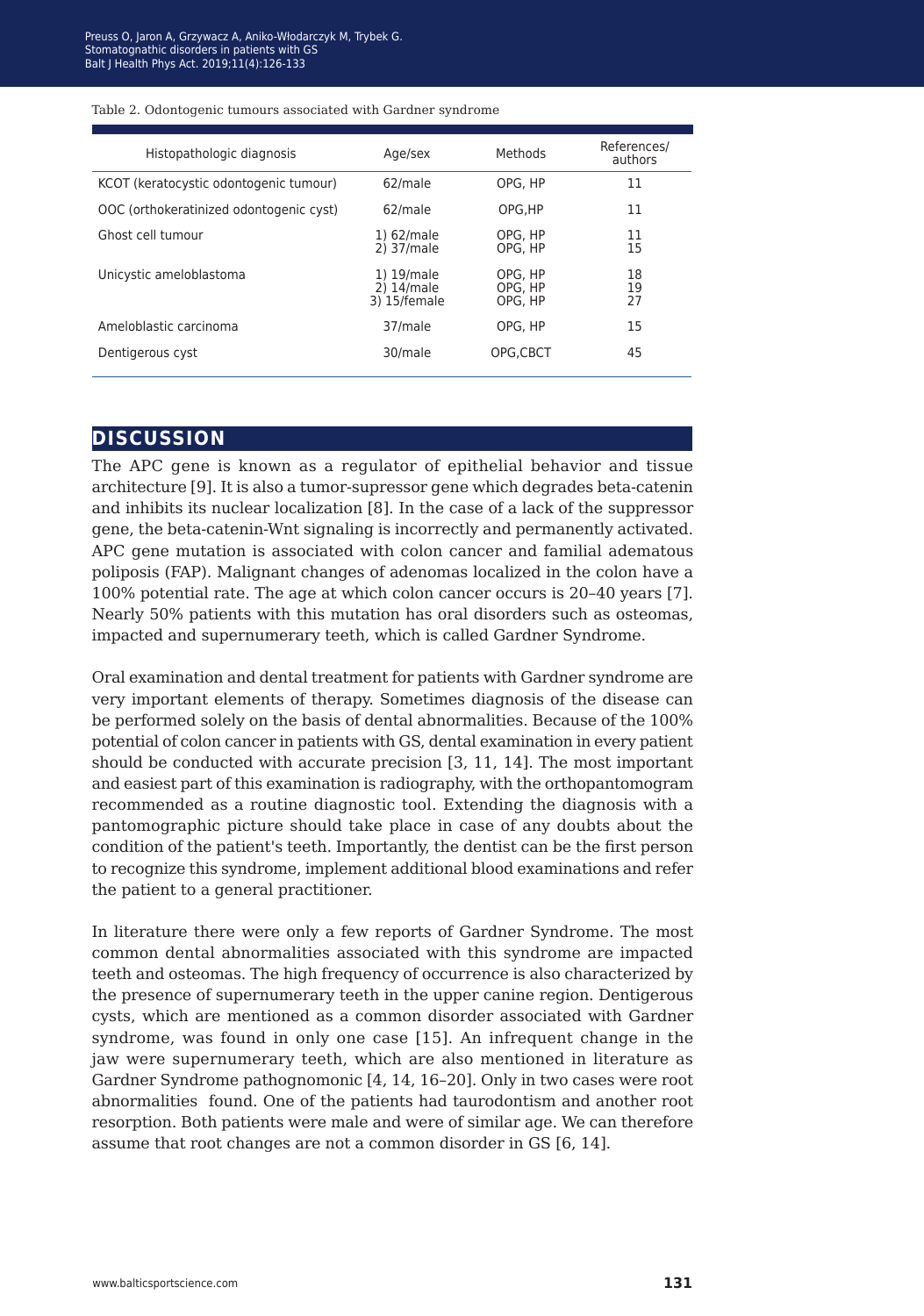## **conclusion**

The practically one hundred percent chance of colon cancer in patients with Gardner syndrome should prompt dentists to respond to the described disorders. Fast reaction and referring to a general practitioner will advance the treatment. Unfortunately, Gardner syndrome can quite often be overlooked by dentists or general doctors. This study can be helpful to diagnose GS. Dental treatment of patients with GS sometimes can be a challenge for the dentist, and tooth extraction has been reported to be likely difficult.

### **references**

- [1] Koh KJ, Park HN, Kim KA. Gardner syndrome associated with multiple osteomas, intestinal polyposis, and epidermoid cysts. Imaging Sci Dent. 2016;46(4):267-272. [https://doi.org/10.5624/isd.2016.46.4.267](https://doi.org/10.5624/isd.2016.46.4.267
)
- [2] Lagha NB, Galeazzi JM, Chapireau D, Oxeda P, Bouhnik Y, Maman L. Surgical Management of Osteoma Associated With a Familial Gardner's Syndrome J Oral Maxillofac Surg. 2007;65:1234-1240. [https://](https://doi.org/10.1016/j.joms.2005.10.047) [doi.org/10.1016/j.joms.2005.10.047](https://doi.org/10.1016/j.joms.2005.10.047)
- [3] Butler J, Healy C, Toner M, Flint S. Gardner syndrome Review and report of case. Oral Oncol .2005;41:89-92. <https://doi.org/10.1016/j.ooe.2005.02.001>
- [4] Verma P, Surya V, Kadam S, Hemant R. Classical presentation of Gardner's syndrome in an Indian patient: A case report. Contemp Clin Dent. 2016;7(2):277-280. [https://doi.org/10.4103/0976-](https://doi.org/10.4103/0976-237X.183063
) [237X.183063](https://doi.org/10.4103/0976-237X.183063
)
- [5] Markowitz S, Bertagnolli N. Molecular origins of cancer: Molecular basis of colorectal cancer. Engl J Med. 2009;361(25):2449-2460. <https://doi.org/10.1056/NEJMra0804588>
- [6] Pontia G, Tomasi A, Manfredini M, Pellacani G. Oral mucosal stigmata in hereditary-cancer syndromes: From germline mutations to distinctive clinical phenotypes and tailored therapies. Gene. 2016;582(1):23-32. <https://doi.org/10.1016/j.gene.2016.01.053>
- [7] Lew D, Dewitt A, Hicks RJ, Cavalcanti MG. Osteomas of the condyle associated with Gardner's syndrome causing limited mandibular movement. Maxillofac Surg. 1999;57:1004-1009. [https://doi.](https://doi.org/10.1016/S0278-2391(99)90026-5) [org/10.1016/S0278-2391\(99\)90026-5](https://doi.org/10.1016/S0278-2391(99)90026-5)
- [8] Chaudhary A, Wanzari PV, Phulambrikar T, Reddy V, Warhekar A, Reddy P, Khattr S. Gardner's syndrome - The importance of early diagnosis: A case report and review of literature. J Indian Acad Oral Med Radiol. 2010;22(3):151-155. <https://doi.org/10.5005/jp-journals-10011-1036>
- [9] Parks ET, Caldemeyer KS, Mirowski GW. Gardner syndrome. J Oral Maxillofac Surg. 2007;65:1234-1240.
- [10] Baykula T, Heybeli N, Oyar O, Harun Dogru H. Short communication Multiple huge osteomas of the mandible causing disfigurement related with Gardner's syndrome: case report. Auris Nasus Larynx 2003;30:447-451. [https://doi.org/10.1016/S0385-8146\(03\)00063-4](https://doi.org/10.1016/S0385-8146(03)00063-4)
- [11] Ben Lagha N, Galeazzi JM, Chapireau D, Oxeda P, Bouhnik Y, Maman L. Surgical Management of Osteoma Associated With a Familial Gardner's Syndrome. J Oral Maxillofac Surg. 2007;65(6):1234- 1240. <https://doi.org/10.1016/j.joms.2005.10.047>
- [12] Agrawal D, Newaskar V, Shrivastava S, Agrawal PA. External manifestations of Gardner's syndrome as the presenting clinical entity. BMJ Case Rep. 2014.<https://doi.org/10.1136/bcr-2013-200293>
- [13] Lee BD, Lee W, Oh SH, Min SK, Kim EC. A case report of Gardner syndrome with hereditary widespread osteomatous jaw lesions. Oral Surg Oral Med Oral Pathol Oral Radiol Endod. 2009;107(3):68-72. <https://doi.org/10.1016/j.tripleo.2008.10.018>
- [14] Fitzpatrick SG, Hirsch SA, Listinsky CM, Lyu DJ, Baur DA. Ameloblastic carcinoma with features of ghost cell odontogenic carcinoma in a patient with suspected Gardner syndrome. Oral Surg Oral Med Oral Pathol Oral Radiol. 2015;119:241-245. [https://doi.org/10.1016/j.oooo.2014.09.028](https://doi.org/10.1016/j.oooo.2014.09.028
)
- [15] Cristofaro MG, Giudice A, Amantea M, Riccelli U, Giudice M. Gardner's syndrome: a clinical and genetic study of a family. Oral Surg Oral Med Oral Pathol Oral Radiol Endod. 2013;3:115. [https://doi.](https://doi.org/10.1016/j.oooo.2011.10.020
) [org/10.1016/j.oooo.2011.10.020](https://doi.org/10.1016/j.oooo.2011.10.020
)
- [16] Subramanian G, Robles-Salas V, Quek SYP, Singer SR. The impact of patient centered communication in managing Gardner's syndrome. J Orofacial Sci. 2015;7(1):60. [https://doi.org/10.4103/0975-](https://doi.org/10.4103/0975-8844.157401
) [8844.157401](https://doi.org/10.4103/0975-8844.157401
)
- [17] Arora M, Deora S, Saluja. Gardener Syndrome: A Rare Case Report. Dentistry. 2014;4:5-9.
- [18] Cahuana A, Palma C, Parri FJ. Oral manifestations of Gardner's syndrome in young patients: Report of three cases. Eur J Paediatr Dent Suppl. 2005;3:23-27.
- [19] Ertas ET, Atici YM, Sozen E. Can careful dental and radiographic examination provide life-saving information? Early diagnosis of Gardner syndrome based on dentomaxillary findings. Oral Radiol. 2017;33:60-64.<https://doi.org/10.1007/s11282-016-0235-y>
- [20] Patel H, Rees RT. Unicystic ameloblastoma presenting in Gardner's syndrome: A case report. Br Dent J. 2005;198:747-748. <https://doi.org/10.1038/sj.bdj.4812413>
- [21] Seehra J, Patel S, Bryant C. Gardner's Syndrome revisited: a clinical case and overview of the literature. J Orthodont. 43;2016:59-64. <https://doi.org/10.1179/1465313315Y.0000000008>
- [22] Boffano P, Boscco GF, Gerbino G. The surgical management of oral and maxillofacial manifestations of Gardner syndrome. J Oral Maxillofac Surg. 2010;68(10):2549-2554. [https://doi.org/10.1016/j.](https://doi.org/10.1016/j.joms.2009.09.084
) [joms.2009.09.084](https://doi.org/10.1016/j.joms.2009.09.084
)